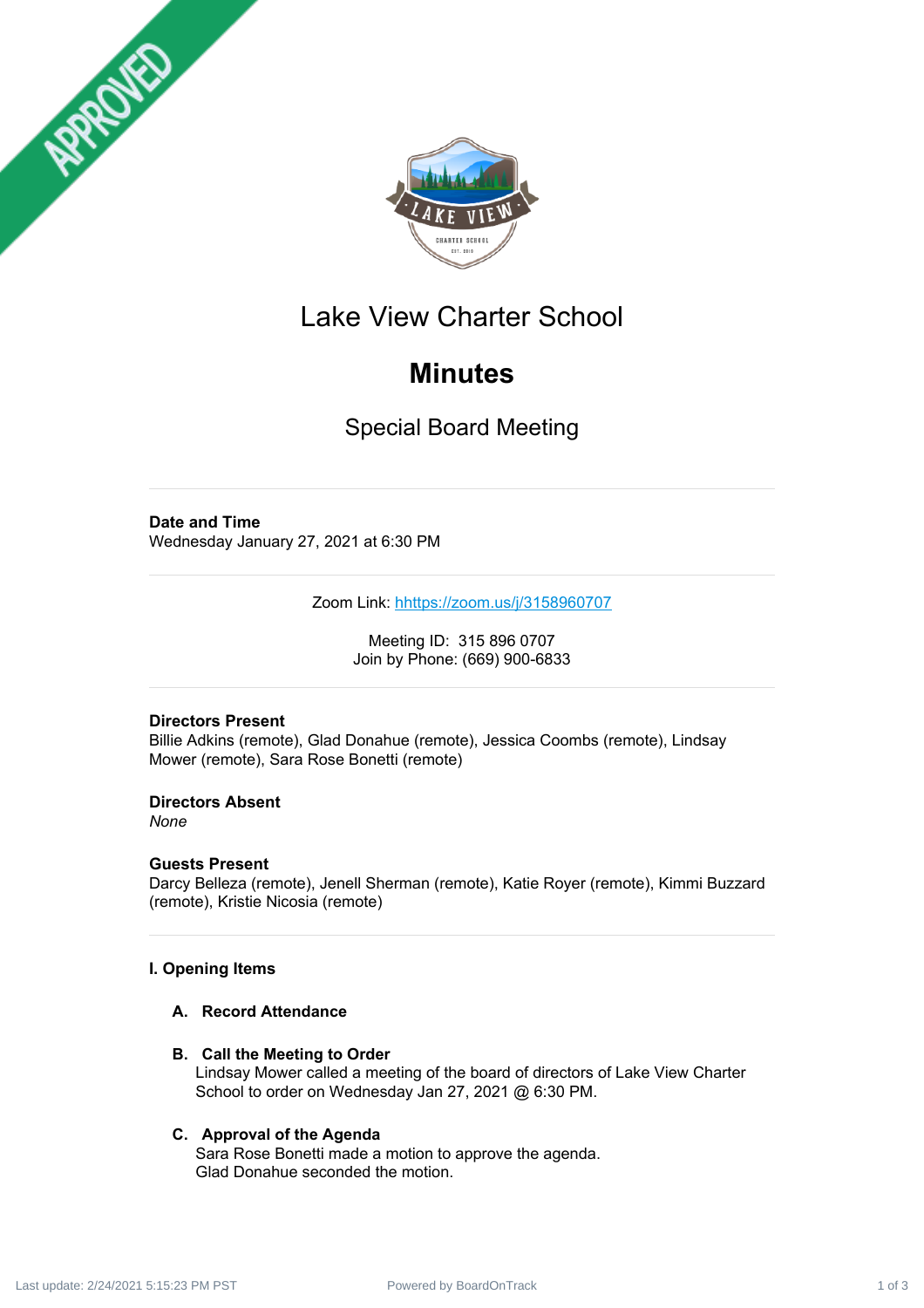The board **VOTED** unanimously to approve the motion.

**Roll Call**

Jessica Coombs Aye Sara Rose Bonetti Aye Glad Donahue Aye Lindsay Mower Aye Billie Adkins Aye

#### **D. Public Comments**

No public comments

#### **II. Academic Excellence**

#### **A. Policy & Procedure for Opting Out of State Testing**

- Kristie Nicosia presented the process of how the school will field opt-outs of families that have elected not to participate in state testing.
- This does not prevent a family from opting out of state testing at all.
- This will provide an opportunity for testing information/education to families so they can make an informed decision about testing participation.
- This is important because testing participation is a Dashboard item and impacts the school's accreditation, renewal, and other items.

Billie Adkins made a motion to approve the Policy & Procedure for Opting Out of State Testing.

Lindsay Mower seconded the motion.

The board **VOTED** unanimously to approve the motion.

**Roll Call** Sara Rose Bonetti Aye Glad Donahue Aye Billie Adkins Aye Lindsay Mower Aye Jessica Coombs Aye

#### **III. Closing Items**

#### **A. Board of Director's Comments & Requests**

No comments or requests from the Board of Directors

#### **B. Announcement of Next Regulary Scheduled Board Meeting**

February 24, 2021 at 5:00 pm is the next regularly scheduled board meeting. There may be a Special board meeting called prior to this date.

#### **C. Adjourn Meeting**

Lindsay Mower made a motion to adjourn the meeting at 6:41 pm. Billie Adkins seconded the motion. The board **VOTED** unanimously to approve the motion. **Roll Call** Jessica Coombs Aye Billie Adkins Aye Sara Rose Bonetti Aye Lindsay Mower Aye Glad Donahue Aye There being no further business to be transacted, and upon motion duly made, seconded and approved, the meeting was adjourned at 6:41 PM. Last  $\approx$  Correlated Board Board Board Board Board Board Board Board Board Correlated Board Correlated Board Correlated Board Correlated Board Correlated Board Correlated Board Correlated Board Correlated Board Correlated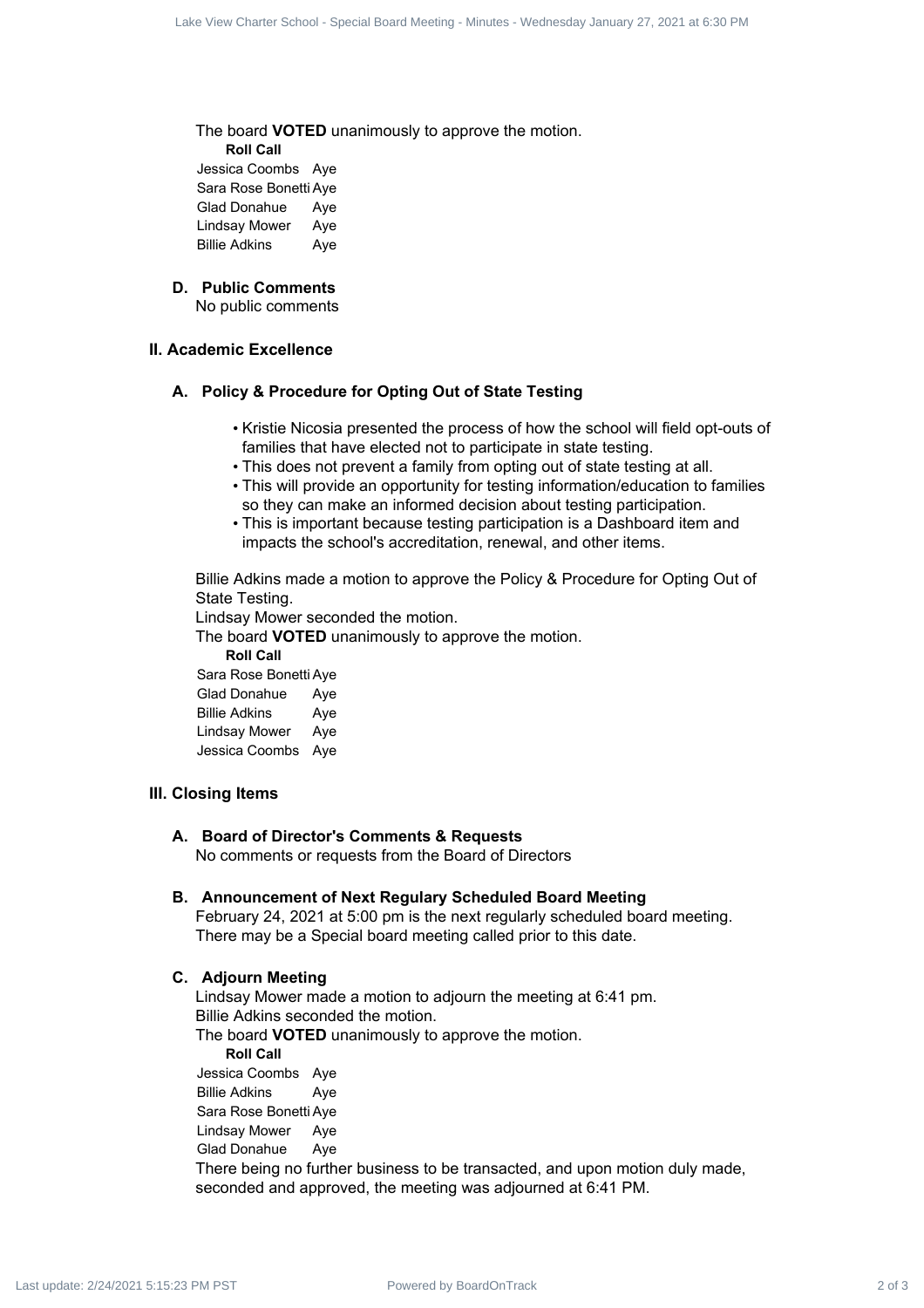Respectfully Submitted, Lindsay Mower

Prepared by: Kimmi Buzzard

Noted by:

Billie Adkins (Mar 15, 2021 11:00 PDT) [Billie Adkins](https://na1.documents.adobe.com/verifier?tx=CBJCHBCAABAA9V3KObwTLCLi8N0Y9bObeuIlmjhRtJT-)

Board Secretary

Public Comment Rules: Members of the public may address the Board on agenda or non-agenda items through the teleconference platform, Zoom. Zoom does not require the members of the public to have an account or login. Please either utilize the chat option to communicate to the administrative team of your desire to address the Board or simply communicate orally your desire to address the Board when the Board asks for public comments. Speakers may be called in the order requests are received. Comments are limited to 2 minutes each, with no more than 15 minutes per single topic. If a member of the public utilizes a translator to address the Board, those individuals are allotted 4 minutes each. If the Board utilizes simultaneous translation equipment in a manner that allows the Board to hear the translated public testimony simultaneously, those individuals are allotted 2 minutes each. By law, the Board is allowed to take action only on items on the agenda. The Board may, at its discretion, refer a matter to school staff or calendar the issue for future discussion. Late Seve Contract 3 of 3 Lace View Charter 3 of 3 Lace View Charter School - Special Board Meeting School - Special Board Meeting - Minutes and School - Special Board Meeting - Minutes - Wednesday January 27, 2021 at 6:3

Note: The Governing Board encourages those with disabilities to participate fully in the public meeting process. If you need a disability-related modification or accommodation, including auxiliary aids or services, to participate in the public meeting, please contact the Governing Board Office at (562) 584-0427 at least 48 hours before the scheduled board meeting so every reasonable effort can be made to accommodate you. (Government Code § 54954.2; Americans with Disabilities Act of 1990, § 202 (42 U.S.C. § 12132)).